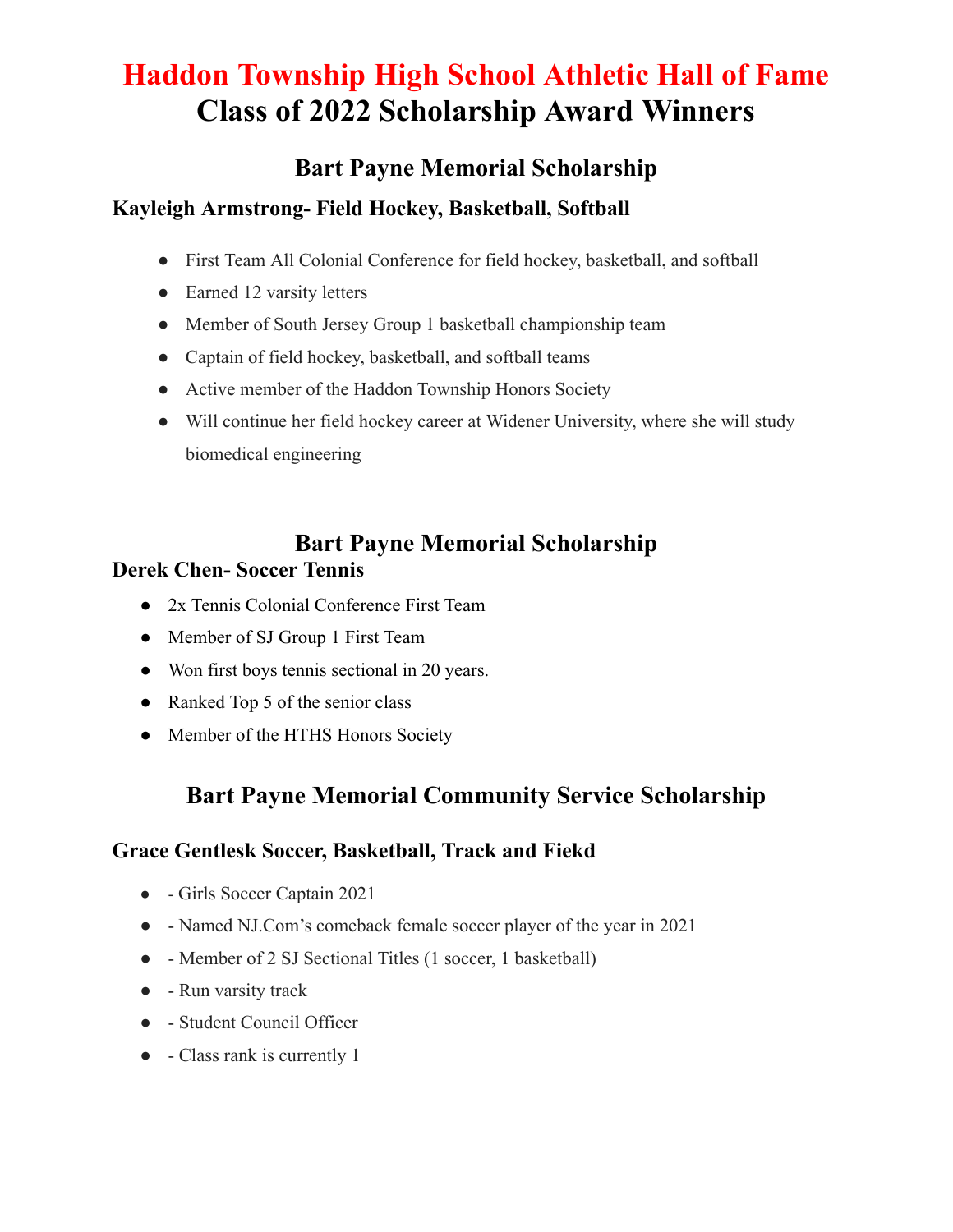# **Haddon Township High School Athletic Hall of Fame Class of 2022 Scholarship Award Winners**

### **Nick Mink Guaranteed Rate Scholarship**

#### **Sean Hope- Football, Wrestling**

- 2X-2nd Team all-conference OL 2019, 2021
- 3-year Varsity Starter Football
- 4-year Varsity Starter Wrestling
- 2-year Team Captain Wrestling
- Senior Team Captain Football

## **Bill Schmidt Scholarship**

#### **Lola Severino- Field Hockey**

- Being able to represent Haddon Township through academics and athletics has been one of my greatest joys throughout my time at HTHS. During these past four years, I have challenged myself in the classroom and on the field while being able to maintain great friendships that will last a lifetime.
- Being in the Student Council and a captain of the Field Hockey team, I feel fortunate to have experienced so much in Haddon Township.
- I am truly grateful for HT athletics and the life lessons I have learned from spending countless hours on the fields. I am thankful for my parents, friends, coaches, and most important the opportunities I have received throughout these past four years.

## **Bill Schmidt Scholarship**

#### **Dermot Sheehan- Soccer, Basketball, (Swimming 2020), Tennis**

- May be the 1st ever 4 sport varsity athlete, last year as soon as basketball was over he jumped into the pool
- Key member of the 2021 Tennis Sectional Championship Team
- Key leader of the 2021 boys basketball team that beat HF ending a 37 year drought and the 2022 tennis team that beat Haddonfield. Making them the first Colonial Conference Team to do this in 30 years.
- Earned 4 varsity letters in Soccer
- Key member of the Boys Soccer Team 2020 and 2021 Sectional Championships